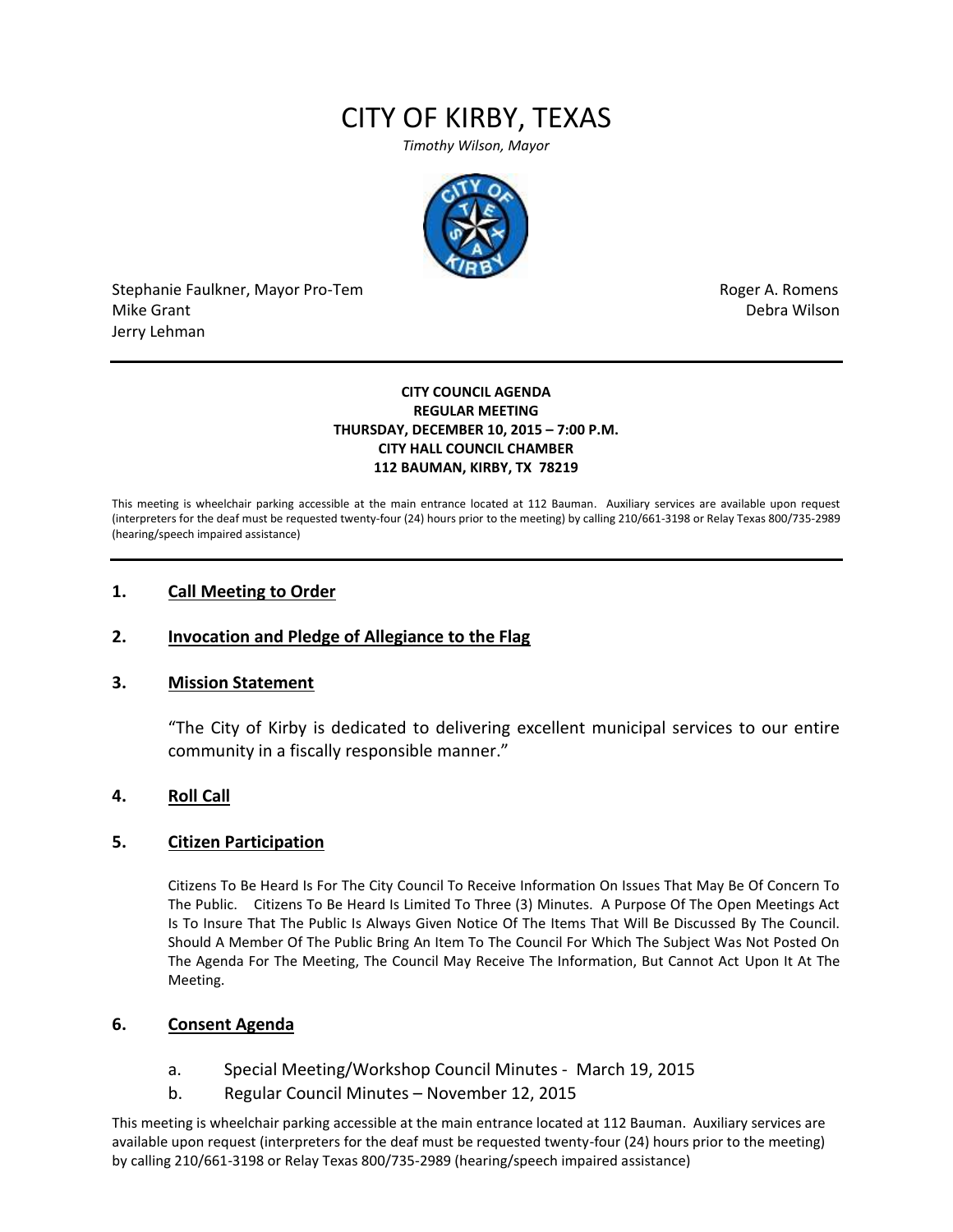- c. Public Hearing Council Minutes November 19, 2015
- d. Special Council Minutes November 19, 2015

# **7. Presentation**

a. Overview Of Keep Kirby Beautiful – Sam Richardson

## **8. Discussion And Possible Action**

- a. Discussion And Possible Action On Filling Vacancy Created By Resignation Of Ernest Spradling Including Consideration Of A Nominee Submitted By Ernest Spradling Pursuant To Section 2.06 (c) Of The City Charter And Consideration Of Other Potential Appointees If Such Nominee Is Not Appointed
- b. Discussion And Possible Action To Consider Ordinance No. O-2015-775 Designating The Official City Newspaper For Publication of Matters Pertaining To The City Of Kirby. This Is The First Reading.
- c. Discussion And Possible Action To Consider Ordinance No. O-2015-778 Repealing Ordinance No. O-2008-653 And Providing A Declaration Of Purpose; Providing A Definition Of Garage/Yard/Estate Sales; Providing For A Requirement And Display Of Permit; Establishing A Permit Application Fee; Limiting The Number Of Garage/Yard/Estate Sales; Regulating Signage, Hours Of Operation And Prohibiting The Sale Of Prepared Food; Providing A Civil Remedy And A Penalty For Each Violation Thereof; And Providing For Severability. This Is The First Reading.
- d. Discussion And Possible Action To Consider Ordinance No. O-2015- 779 Of The City Of Kirby, Texas Amending Sections 93.04 And 93.05 Of The City's Code Of Ordinances Relating To Adoption Of The International Fire Code, 2015 Edition, And Local Amendments Thereto, And Establishing A Penalty Of A Fine Of Not Less Than \$500 Nor More Than \$2,000 For Violations With Each Day A Violation Occurs Constituting A Separate Offense. This Is The First Reading.
- e. Discussion And Possible Action Regarding Adoption Of Hugo Lentz Park By Keep Kirby Beautiful
- f. Discussion Regarding Recommended Changes To Chapter 132 "Restrictions For Sex Offenders" Of Title XIII Of The Code Of Ordinances
- g. Discussion And Possible Action To Accept Resolution No. R-2015-664 Casting Votes For Candidate(S) For Bexar Appraisal District Board Of Directors For The 2016-2017 Terms

This meeting is wheelchair parking accessible at the main entrance located at 112 Bauman. Auxiliary services are available upon request (interpreters for the deaf must be requested twenty-four (24) hours prior to the meeting) by calling 210/661-3198 or Relay Texas 800/735-2989 (hearing/speech impaired assistance)